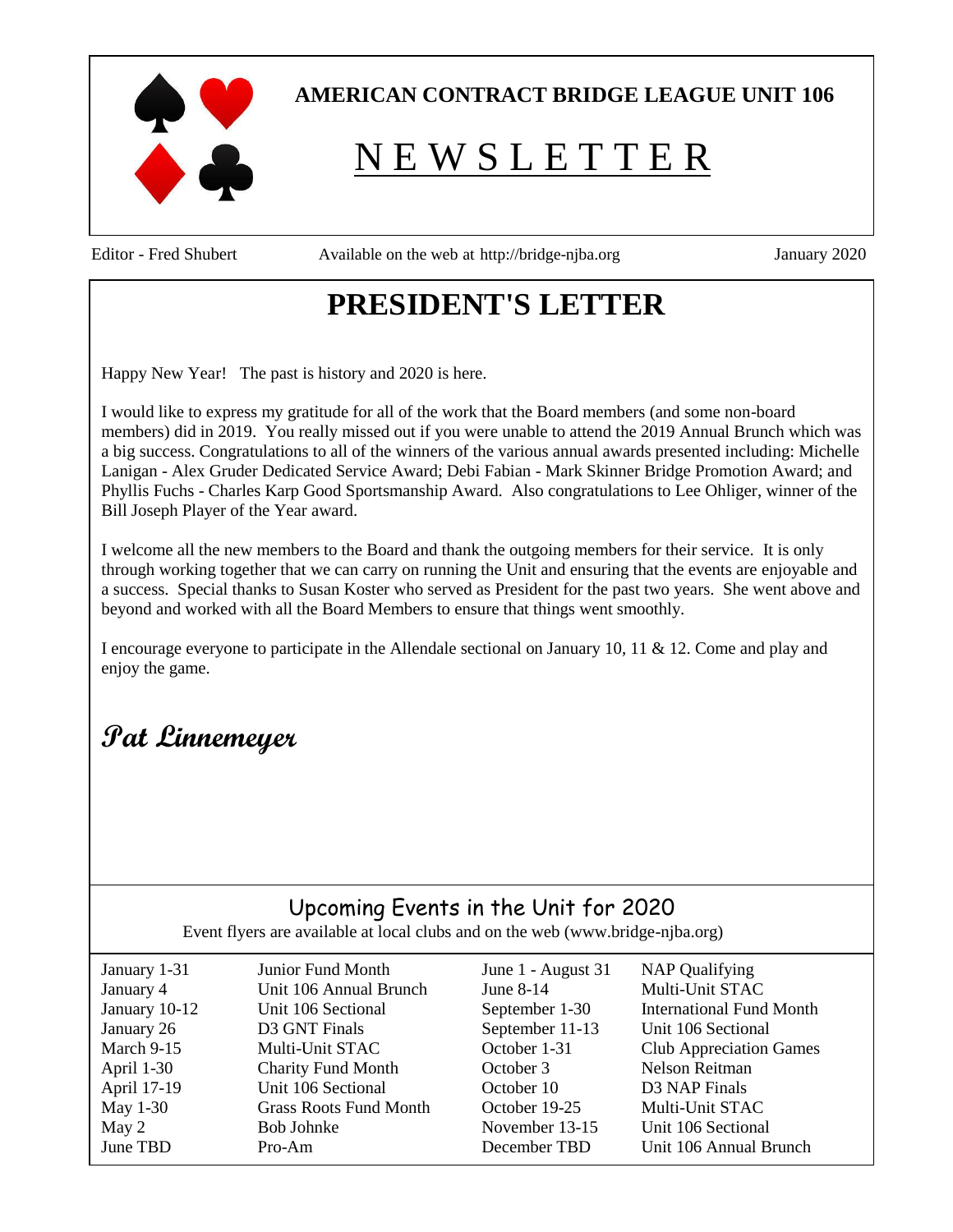## NJBA UNIT 106 DIRECTORY FOR 2020

| <b>President</b>                            |                              | <b>Bob Johnke</b>                                                                                       |              |  |
|---------------------------------------------|------------------------------|---------------------------------------------------------------------------------------------------------|--------------|--|
| Pat Linnemeyer 201-651-0208                 |                              | Tod Thorgersen** 201-440-3090<br>Marvann Shea 201-444-7799<br>Maryann Shea                              | 201-444-7799 |  |
| <b>Vice President</b>                       |                              | Peri Namerow                                                                                            | 201-248-6654 |  |
| Susan Koster                                | 201-529-8083                 |                                                                                                         |              |  |
|                                             |                              | <b>Reitman Teams</b>                                                                                    |              |  |
| Treasurer                                   |                              |                                                                                                         |              |  |
| Lee Ohliger                                 | 201-251-8166                 | Tod Thorgersen** 201-440-3090<br>Maryann Shea 201-444-7799<br>Peri Namerow 201-248-6654<br>Peri Namerow |              |  |
| <b>Administrative Secretary</b>             |                              |                                                                                                         | 201-248-6654 |  |
| Carole Gelfer                               | 201-848-1632                 | Pro Am                                                                                                  |              |  |
|                                             |                              | Ron Nelken                                                                                              | 973-365-0740 |  |
| <b>Recording Secretary</b>                  |                              |                                                                                                         |              |  |
| <b>Bruce Esposito</b>                       | 201-447-2307                 | <b>Budget Committee</b>                                                                                 |              |  |
|                                             |                              | Lee Ohliger** 201-251-8166                                                                              |              |  |
| <b>Tournament Committee</b>                 |                              | Pat Linnemeyer                                                                                          | 201-651-0208 |  |
| Dave Bushman**                              | 201-482-4883                 |                                                                                                         |              |  |
|                                             |                              | <b>Newsletter Editor</b>                                                                                |              |  |
|                                             |                              | <b>Fred Shubert</b>                                                                                     | 973-903-9713 |  |
| <b>Sanctions</b>                            |                              |                                                                                                         |              |  |
| Barbara LeVay                               | 201-447-1644                 | <b>Distribution</b>                                                                                     |              |  |
|                                             |                              | Doug Cestone 201-444-2348                                                                               |              |  |
| <b>Hospitality Committee</b><br>Pam Mills** | 201-891-3339                 |                                                                                                         |              |  |
| Dolores Hodesblatt-n                        | 845-356-6169                 | <b>Flyers</b><br>Kathy Lathrop                                                                          | 845-357-3025 |  |
| Barbara Krekstein-n                         | 201-757-0290                 |                                                                                                         |              |  |
| Jeanne Frey-n                               | 845-634-8496                 | <b>Club Coordinator</b>                                                                                 |              |  |
| D. Panayotatos-n                            | 845-365-2686                 | Fred Shubert 973-903-9713                                                                               |              |  |
| Joan Occhipinti-n                           | 201-262-3895                 |                                                                                                         |              |  |
|                                             |                              | <b>Conduct &amp; Ethics</b>                                                                             |              |  |
|                                             |                              | Lee Ohliger 201-251-8166                                                                                |              |  |
| <b>Electronic Contact</b>                   |                              | Andy Lohan-n 201-327-1951                                                                               |              |  |
| Pat Linnemeyer                              | 201-651-0208                 |                                                                                                         |              |  |
|                                             |                              | Membership                                                                                              |              |  |
|                                             |                              | Joel Lipset                                                                                             | 917-855-8918 |  |
| <b>Site Committee</b>                       |                              |                                                                                                         |              |  |
| Sam Ghosh**                                 | 201-265-4813                 | <b>Prizes</b>                                                                                           |              |  |
| Bob Sorce-n                                 | 201-560-1477                 | Tod Thorgersen 201-440-3090                                                                             |              |  |
| Betty Hough-n                               | 201-689-7332                 |                                                                                                         |              |  |
| Steve Nellissen-n                           | 201-818-0141                 | Newcomer/Intermediate<br><b>Promotion</b>                                                               |              |  |
| Herb Cohen-n                                | 201-444-6041<br>973-831-8337 | Peri Namerow                                                                                            | 201-248-6654 |  |
| Dan Benjamin-n                              |                              |                                                                                                         |              |  |
|                                             |                              | <b>Youth Bridge</b>                                                                                     |              |  |
| <b>Caddies</b>                              |                              | Barbara Ganin-n 201-446-4649                                                                            |              |  |
| Susan Heiferman                             | 845-304-2772                 |                                                                                                         |              |  |
|                                             |                              | <b>Web Site</b>                                                                                         |              |  |
|                                             |                              | <b>Richard Podkowik</b>                                                                                 | 239-410-4992 |  |
| <b>Pairings at Unit Events</b>              |                              |                                                                                                         |              |  |
| Joel Lipset                                 | 917-855-8918                 | <b>Player of the Year</b>                                                                               |              |  |
| Ron Nelken                                  | 973-365-0740                 | Richard Podkowik                                                                                        | 239-410-4992 |  |
|                                             |                              |                                                                                                         |              |  |
| <b>Auditor</b>                              |                              | Counsel                                                                                                 |              |  |
| Doug Cestone**                              | 201-444-2348                 | Julian Schulman                                                                                         | 845-368-0104 |  |
|                                             |                              |                                                                                                         |              |  |
| <b>Annual Brunch</b>                        |                              |                                                                                                         |              |  |

Pat Linnemeyer\*\* 201-651-0208<br>Michelle Lanigan-n 201-447-3709

### **Bob Johnke**

| Tod Thorgersen** | 201-440-3090 |
|------------------|--------------|
| Maryann Shea     | 201-444-7799 |
| Peri Namerow     | 201-248-6654 |
|                  |              |

| INGILIIIAII I GAIIIS |              |
|----------------------|--------------|
| Tod Thorgersen**     | 201-440-3090 |
| Maryann Shea         | 201-444-7799 |
| Peri Namerow         | 201-248-6654 |

Michelle Lanigan-n 201-447-3709 \*\* Denotes Committee Chairperson<br>Joanne Klaus-n 201-327-2910 -n = non-board member  $-n = non-board member$ 

 *Unit 106 Web Site [www.bridge-njba.org](http://www.bridge-njba.org/)*

**In Memory of:**

**Giri Giridhar Irene Poonarian Cheryl Porter**

Youth Bridge Teachers are needed to expand our youth bridge program.

Contact: Barbara Ganin 201-446-4649

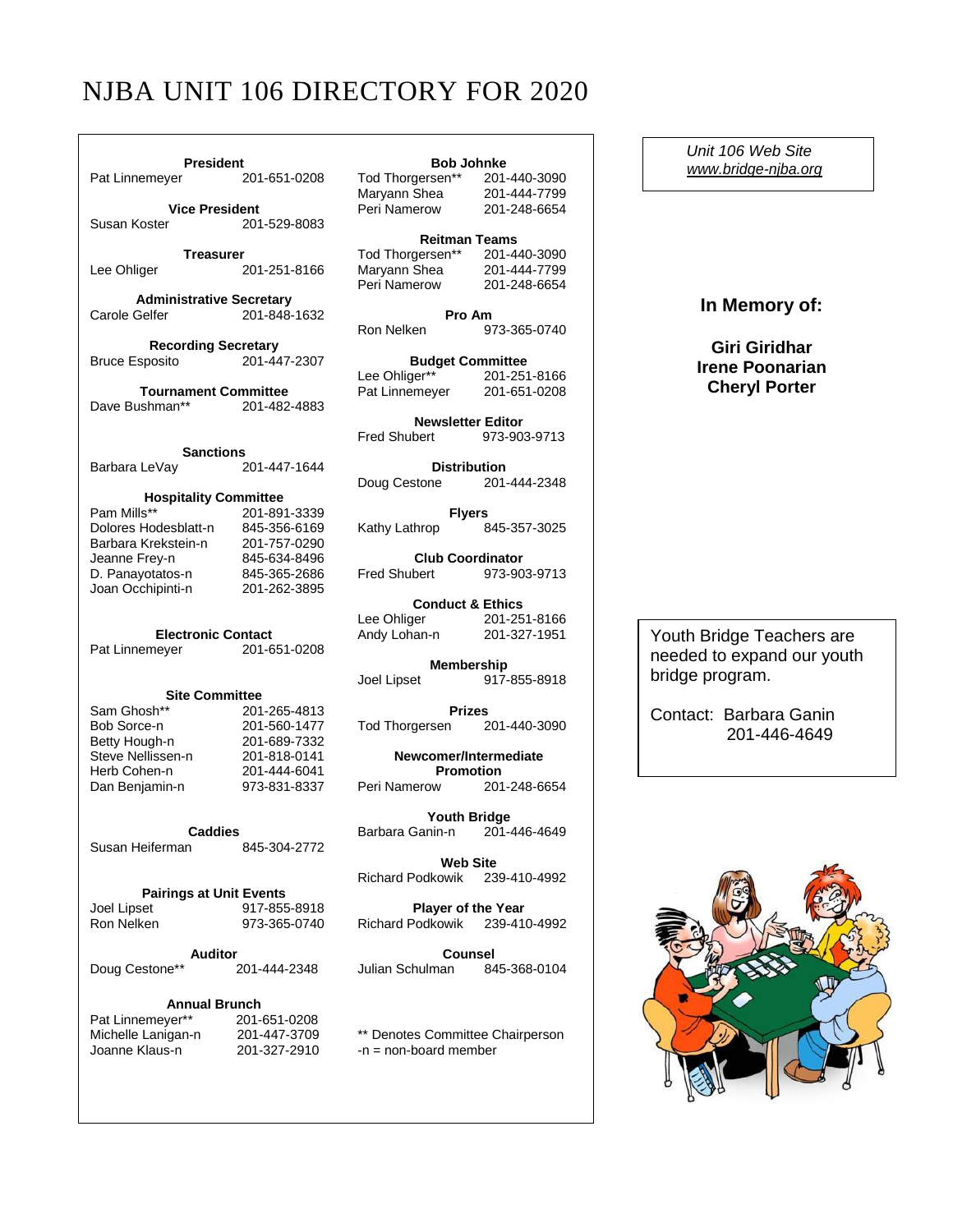# Club Directory New Members & Transfers

## **BRIDGE CENTER at RIDGEWOOD JCC on the PALISADES BRIDGE CLUB**

(see website for game schedule)

### **GLEN ROCK BRIDGE CENTER** BETH AM TEMPLE

201-368-8133 845-608-6409

### **SPARTA DUPLICATE BRIDGE CLUB THE BRIDGE TABLE**

 Sparta Public LibraryTEMPLE BETH OR Chris Schwinger (973-479-7918) 201-818-0141

Shepherd of the Hills Church The Senior Center (see website for game schedule)

 105 Cottage Place, Christ Church 411 E. Clinton Ave, Tenafly, NJ Ridgewood, NJ (201-741-4187) Ruth Bernstein @ 201-962-8116 www.ridgewoodbridge.com Fri 12:00 Open to Seniors 0-1500 pts

## **ROCKLAND BRIDGE CLUB** 230 W. Passaic St, Maywood, NJ60 E. Madison Ave, Pearl River, NY www.glenrockbridge.com www.rocklandbridgecenter.com (see website for game schedule) (see website for game schedule)

 22 Woodport Road, Sparta, NJ 55 Ridgewood Rd, Washington Twp., NJ spartabridge@optonline.net www.thebridgetable.com Thurs 6:30pm Open Game (see website for game schedule)

### **SPARTA AFTERNOON BRIDGE CLUB TENAFLY DUPLICATE BRIDGE CLUB**

246 Woodport Rd, Sparta, NJ South Summit St, Tenafly, NJ Deborah Fabian (973-426-3234) Betty Ann Smith @ 201-394-5754 www.fabianbridge.com Tues 7:00 Open Game

## **Next Unit 106 Sectional January 10 - 12, 2020**

Guardian Angel Auditorium E. Allendale Ave & 320 Franklin Tpk Allendale, NJ 07401 (see website for flyer, www.bridge-njba.org)

## **Unit 106 STaC Week!!! March 9 th thru March 15th**

Check your local club schedules to play to win those elusive silver points. And you have the opportunity to score even more silver in the overall results! Don't miss out on this week to add silver to your point total!

## **Joan Gerard District 3 Winter Regional January 20 - 26, 2020**

 Westchester Marriott 670 White Plains Road Tarrytown, NY 10591 (800) 882-1042 (see website for flyer, www.bridge-district3.org)



## **New Members through December 1st, 2019**

 Gloria Bello Elise Falvey Fran Guzy Judi Herrmann David Ling Jane Rosenblum

 Joan Bogner Muriel Fitzpatrick Eileen Hart Lillian Kleinfeld William Pedersen Bari Samson

## **Transfers In**

S Leshinsky

**Carol Brandes Bernice Haimson** 



## **New Bronze Life Masters**

David Bushman Susan Capeci<br>Irene Fink Harvey Lander Fred Shubert

Harvey Lander

**New Silver Life Masters**

Joel LipsetLois Spagna

 **New Ruby Life Masters**

Joanne Klaus

 **New Gold Life Masters** Marvin Brown

 **New Sapphire Life Masters** Myron Rimer Gregory Rosoff

 **New Diamond Life Masters** Joyce Menezes